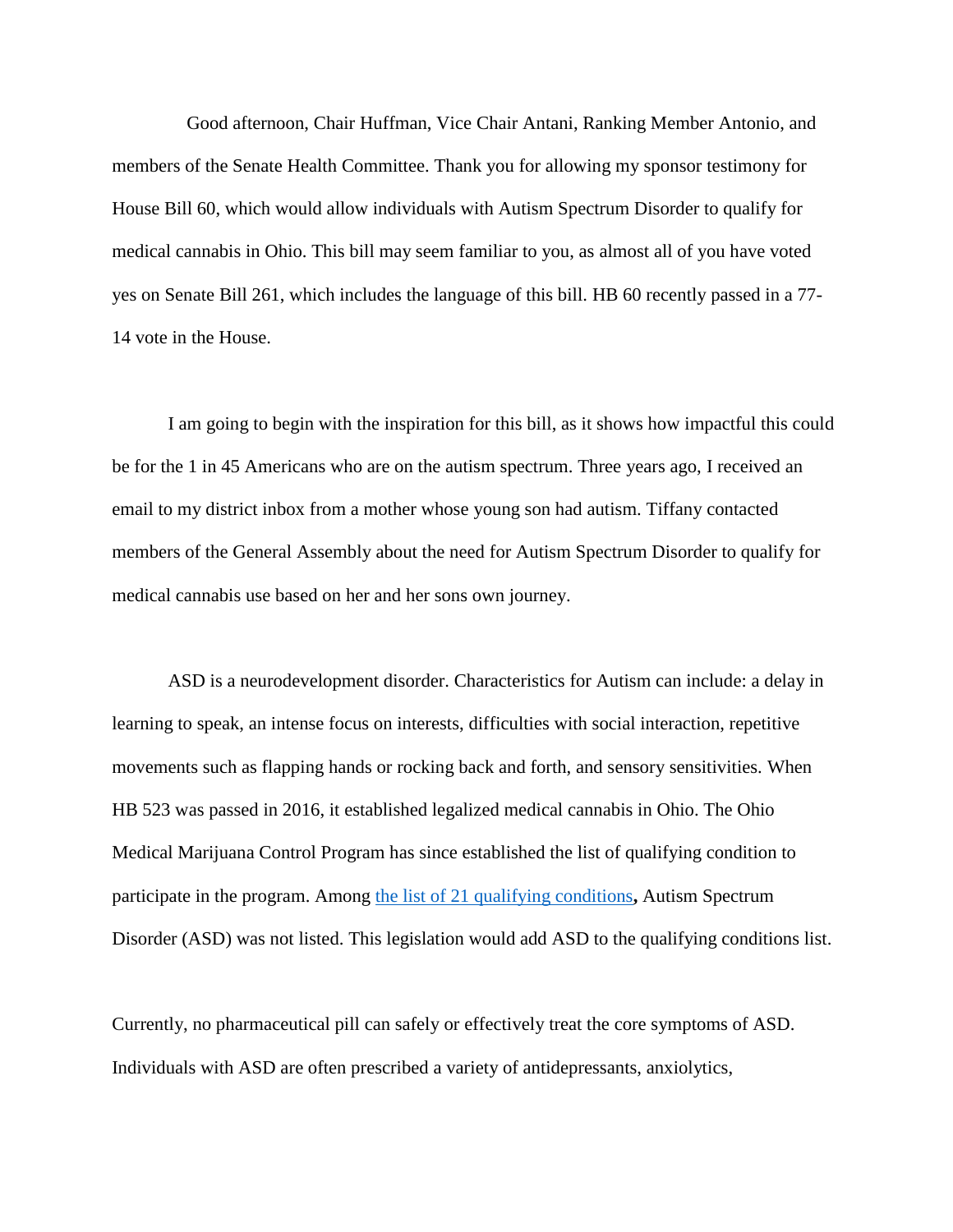antipsychotics, benzodiazepines as well as stimulants in off-label, untested combinations to treat symptoms.

These drugs have serious, and fatal side effects & when given in combination, risk of harm increases significantly, meaning their life expectancy decreases even further when exposed to these medications. The average life expectancy for an autistic individual is 36 compared 72 for the general populous. Parents of ASD children are looking for alternatives such as medical cannabis to safely and effectively treat their children.

Cannabis' active ingredients are thought to exert their effects on the brain of someone with ASD by binding to proteins called cannabinoid receptors in the brain: THC activates the CB1 and CB2 receptors, whereas CBD alone seems to block them. Outwardly, this chemical reaction in the brain has been found to: reduce disruptive behavior, and improve social and verbal responsiveness, helping to alleviate specific symptoms, and improving behavior in children and adults on the Autism Spectrum. Researchers have said children treated with either a whole-plant cannabis extract or a pure combination of cannabidiol (CBD) and THC have experienced significant improvement in their symptoms.

Parents have claimed it helps with impulsivity and short attention spans, hyperactivity, aggression, difficulty sleeping, and other associated symptoms. Cannabis oil showed, among other neurological benefits, vast improvements for social interaction and communication.